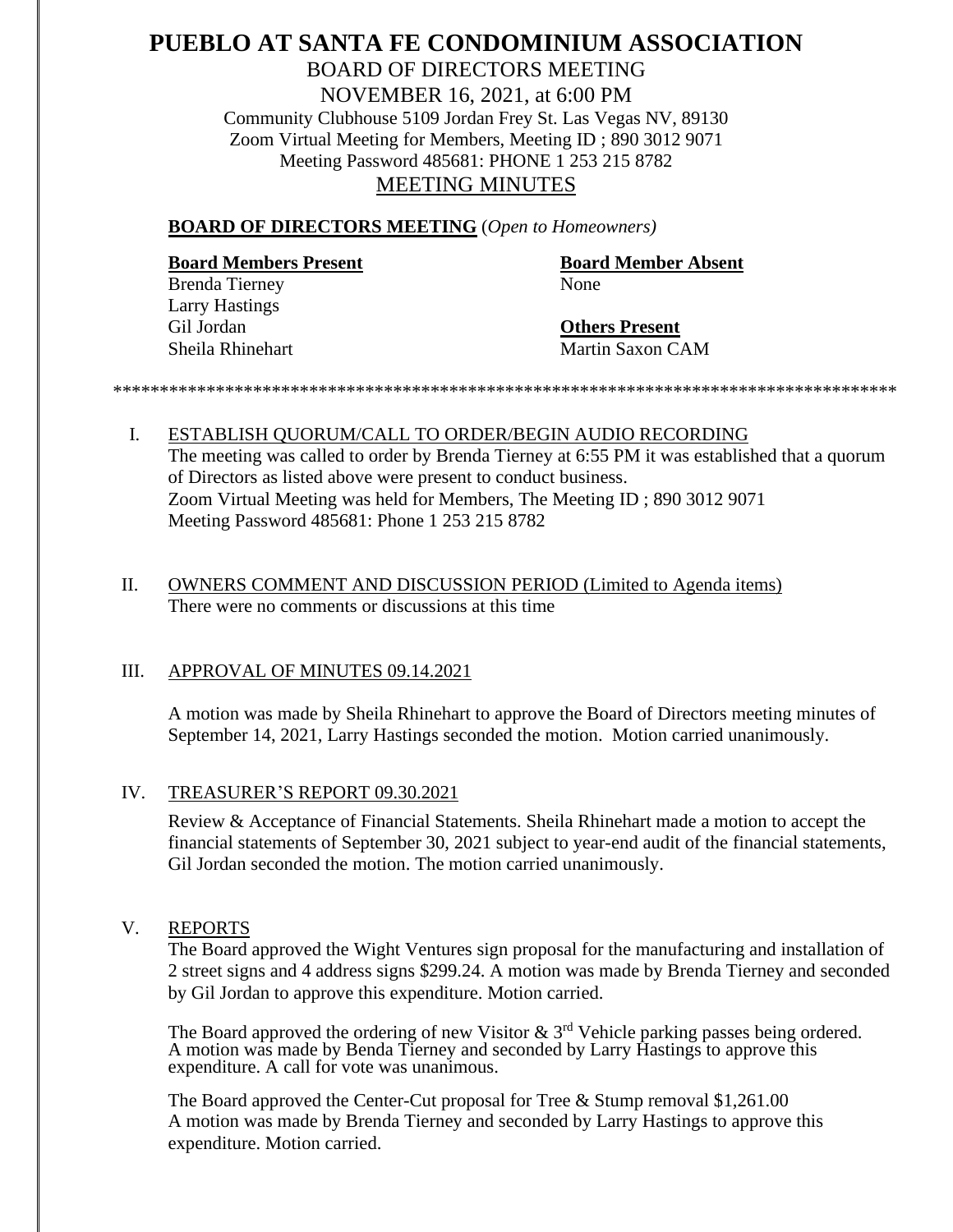# **PUEBLO AT SANTA FE CONDOMINIUM ASSOCIATION** BOARD OF DIRECTORS MEETING NOVEMBER 16, 2021, at 6:00 PM Community Clubhouse 5109 Jordan Frey St. Las Vegas NV, 89130 Zoom Virtual Meeting for Members, Meeting ID ; 890 3012 9071

Meeting Password 485681: PHONE 1 253 215 8782

## MEETING MINUTES

## V. REPORTS CONTINUED PAGE 2

The Board was given the proposal from Center-Cut to install a drainage pit by the pool area \$1,434.00. A motion was made by Brenda Tierney and seconded by Larry Hastings to approve this expenditure. Motion carried.

The Board was given the proposal from Center-Cut for various plant installation \$ 250.00. A motion was made by Brenda Tierney and seconded by Larry Hastings to approve this expenditure. The motion carried.

The Board was given the proposal from Center-Cut for Hardwood pruning \$5,500.00 A motion was made by Brenda Tierney and seconded by Sheila Rhinehart to approve this expenditure. The motion carried.

The Board was given the proposal from Center-Cut for the planting of a tree \$985.00 A motion was made by Brenda Tierney and seconded by Sheila Rhinehart to postpone this matter until next meeting. A call for vote was unanimous.

## VI. UNFINISHED BUSINESS

Center-Cut Rock Refreshment Project Center-Cut representative Amanda Corr met with the Board and management to go over the areas were the rocks have been unevenly disbursed and are missing, Center-Cut will correct this over the next couple of months. Update

## VII. NEW BUSINESS

The Board approved the 2022 Collection Policy Resolution. A motion was made by Brenda Tierney and seconded by Larry Hastings to adopt this resolution Motion carried.

The Board approved the 2022 Compliance Policy Resolution. A motion was made by Brenda Tierney and seconded by Larry Hastings to adopt this resolution Motion carried.

The Board approved the 2022 Investment Policy Resolution. A motion was made by Brenda Tierney and seconded by Larry Hastings to adopt this resolution Motion carried.

The Board was presented with the Annual Meeting and Planning Calendar, after a review of the meeting dates the Board voted to accept the planning calendar. A motion was made by Brenda Tierney and seconded by Larry Hastings to approve the calendar meeting dates. Motion carried.

## VIII. OWNERS COMMENT AND DISCUSSION PERIOD (Limited to Non-Agenda items) The topic of discussion was the Trash Cleanup in the community after service days. Possibly having a service come and remove trash left behind by republic. The potencial cost be chargrd back to Owners who violate the trash rules.